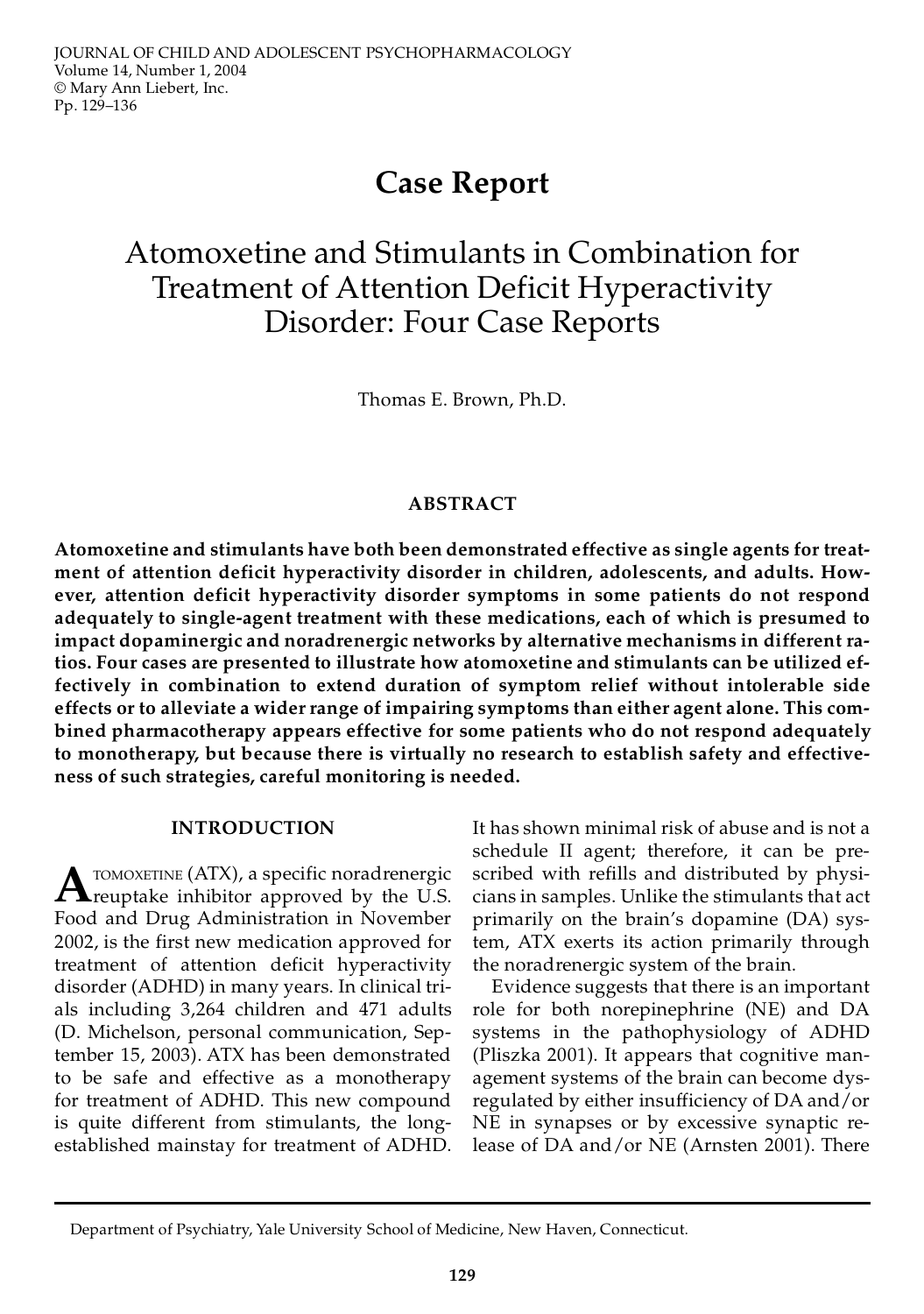is some consensus that DA and NE are centrally important in ADHD (Biederman and Spencer 1999), but relative importance of these two catecholamines in particular ADHD subtypes or in particular cases with or without specific comorbidities has not been established.

Although the stimulants methylphenidate (MPH) and amphetamine block reuptake of both NE and DA at their respective transporters, the primary mechanism of action of these stimulant medications widely used for ADHD is via the dopaminergic system of the brain (Grace 2001; Pliszka 2001; Solanto et al. 2001). Until ATX the primary noradrenergic medications for treatment of ADHD were the tricyclic antidepressants. These agents have been shown effective for treatment of ADHD, but risks of adverse cardiovascular effects have caused many clinicians to avoid their use. Analysis of tricyclic antidepressant response profiles suggests that these agents more consistently improve behavioral symptoms of ADHD than cognitive function as measured in neuropsychological testing (Biederman and Spencer 1999). In contrast, ATX has not shown elevated cardiovascular risks and has been shown effective for both inattentive and hyperactive-impulsive symptoms of ADHD (Michelson et al. 2001, 2002, 2003), although relative efficacy of ATX and stimulants on the two symptom sets has not yet been established.

The mechanism of action for ATX is more specific than that of the tricyclic antidepressants. It inhibits reuptake by the presynaptic NE transporter with minimal affinity for other noradrenergic transporters or receptors (Gehlert et al. 1993; Wong et al. 1982). This pattern of affinity might suggest that its therapeutic benefits derive exclusively from action on noradrenergic circuits, but the process may not be that simple. Preclinical work by Bymaster et al. (2002) and Lanau et al. (1997) suggests that noradrenergic agents such as ATX may act indirectly but potently on the DA system in addition to their recognized impact on noradrenergic receptors. It may be that both stimulants and ATX impact both dopaminergic and noradrenergic circuits in the brain, albeit in different ratios or sequences.

Given the complexity of ADHD and of the mechanisms of action in agents used to treat the disorder, it is likely that ADHD symptoms of some patients will respond to one ratio of noradrenergic versus dopaminergic intervention better than to another. For many patients, ATX or stimulants are quite effective as single agents for alleviating ADHD symptoms, yet some who suffer from ADHD impairments continue to experience significant problematic symptoms when treated with either a stimulant or ATX alone.

In cases where response obtained from a single agent is insufficient, the possibility of utilizing ATX and stimulants in combination may be considered. This combined treatment strategy is similar to the combination of MPH with fluoxetine reported by Gammon and Brown (1993), although that study focused exclusively on ADHD with comorbid symptoms. This report is concerned with treatment of core symptoms of ADHD alone as well as with the more commonly found cases of ADHD complicated by various comorbid symptoms (Brown 2000).

The following case reports describe patients carefully diagnosed with ADHD who did not respond adequately to treatment with a stimulant or ATX as a single agent. In some cases, ATX was added to an existing regimen of a stimulant; in others, a stimulant was added to a regimen of ATX. Each brief vignette describes the problematic symptoms, the regimen tried, and the patient's response. Possible indications for such combined treatment are described, and risks and benefits to such treatment strategies are discussed.

# **ATX ADDED TO STIMULANTS**

Some patients with ADHD obtain a robust response from stimulants for most of their ADHD symptoms or for most of the day, but not for the full range of impairing symptoms or the full span of time needed.

#### *Case 1*

Jimmy, an 8-year-old boy in second grade, had been diagnosed with ADHD-combined type while in kindergarten. He was doing well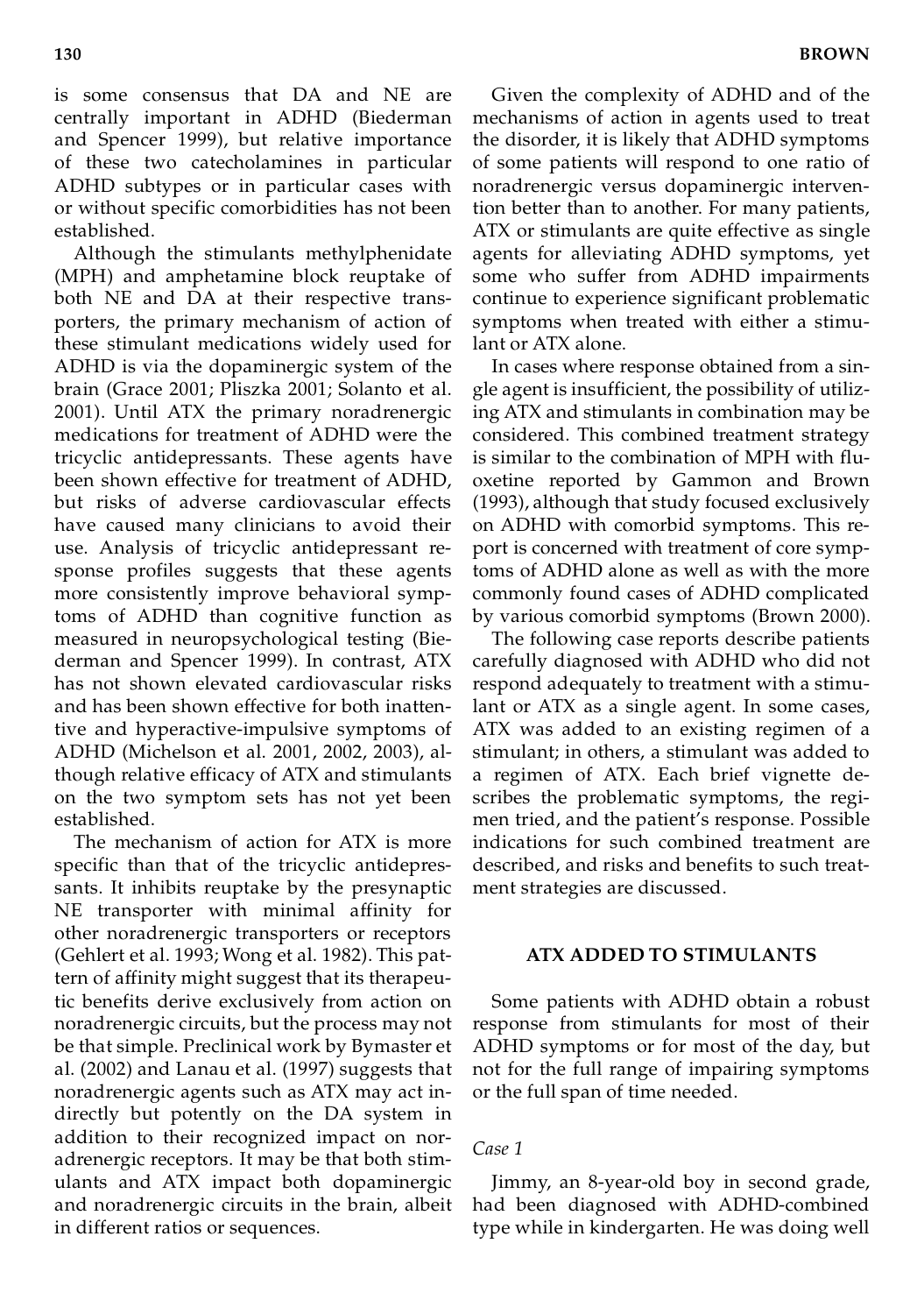throughout the school day on OROS® MPH 27 mg q 7 a.m., but this dose wore off by 4 p.m., leaving the boy restless, irritable, and severely oppositional for the ensuing 5 hours until his bedtime. During this time Jimmy was unable to focus on homework and often engaged in hostile interactions with playmates and family. He also was very irritable and oppositional every morning for about an hour until his OROS MPH had taken effect. In addition, Jimmy had chronic difficulty falling asleep, a longstanding problem that antedated his being on stimulant medication.

Doses of 2.5, 5, and 7.5 mg immediate release MPH (MPH-IR) were tried at 3:30 p.m. to supplement the morning dose of OROS MPH. The 2.5- and 5-mg doses were ineffective; the 7.5-mg dose after school was helpful in alleviating Jimmy's irritability and oppositional behavior after school and in the evening. This regimen had to be discontinued, however, because it left Jimmy with severely diminished appetite for afternoon and evening, a serious problem for this boy who was underweight. The 3:30 p.m. dose also exacerbated his chronic difficulty in falling asleep. Clonidine 0.1 mg  $\frac{1}{2}$  tab q 3:30 p.m. and 1 tab hs was helpful in alleviating afternoon irritability and the difficulty falling asleep but did not help his impaired focus for homework or the serious problems with morning routine that were very stressful for the entire household.

Clonidine was discontinued, and a trial of ATX 18 mg qam was begun while continuing the OROS MPH. Jimmy's sleep problems improved markedly within a few days. His irritability and oppositionality improved slightly within a few days and significantly over the next 3 weeks after the dose of ATX had been increased to 36 mg at the end of the first week. In addition, after 3 weeks, parents reported that Jimmy was generally much less irritable upon awakening and much more cooperative with morning routines, even during the hour before his OROS MPH took effect. Patient has continued in this OROS MPH and ATX regimen for 4 months with continuing benefit and no adverse effects. Appetite is still somewhat problematic in the evening but much less so than during the treatment with an afternoon dose of MPH-IR.

This case highlights the usefulness of ATX for alleviating difficulties in falling asleep and for improving oppositional behavior in late afternoon, early evening, and morning, times when the OROS MPH had either worn off or not yet taken effect. It was not clear whether ATX had enhanced positive effects of the MPH during daytime hours, but no negative effects were reported. The benefits of ATX were obtained without the adverse effects that accompanied the trials of MPH-IR administered after school.

## *Case 2*

Jennifer, a 17-year-old high school junior had been diagnosed with ADHD, predominantly inattentive type, in ninth grade. She was treated initially with Adderall-XR® 20 mg administered q 6:30 a.m. as she left for school. Adderall-XR provided coverage only until about 4:30 p.m., which was sufficient for days when homework assignments were relatively light and could be done immediately after school.

At the outset of her junior year, Jennifer and her parents requested medication adjustments that would extend coverage into the evening. Because of part-time employment after school, Jennifer now had to do her homework in the evening. Also she was now driving herself to and from school, to and from her job, and to other activities. After she had a minor motor vehicle accident caused by her being inattentive, Jennifer and her parents decided it would be important for her to have medication coverage in the evening to help her with homework and to improve her attention when driving.

Jennifer's morning dose was maintained at 20 mg of Adderall-XR, and Adderall-IR 10 mg was added at 3:30 p.m. This provided coverage until about 10 p.m., but it caused Jennifer to feel extremely restless and anxious in late afternoon. These adverse effects were not alleviated by reducing the dose of Adderall-IR to 5 mg. Moreover, the lower dose of IR did not provide enough symptom control for Jennifer in the evening for homework, so she had to quit her afterschool job.

When ATX became available, Jennifer was started on ATX 18 mg qam for 1 week concurrent to the existing regimen of Adderall-XR 20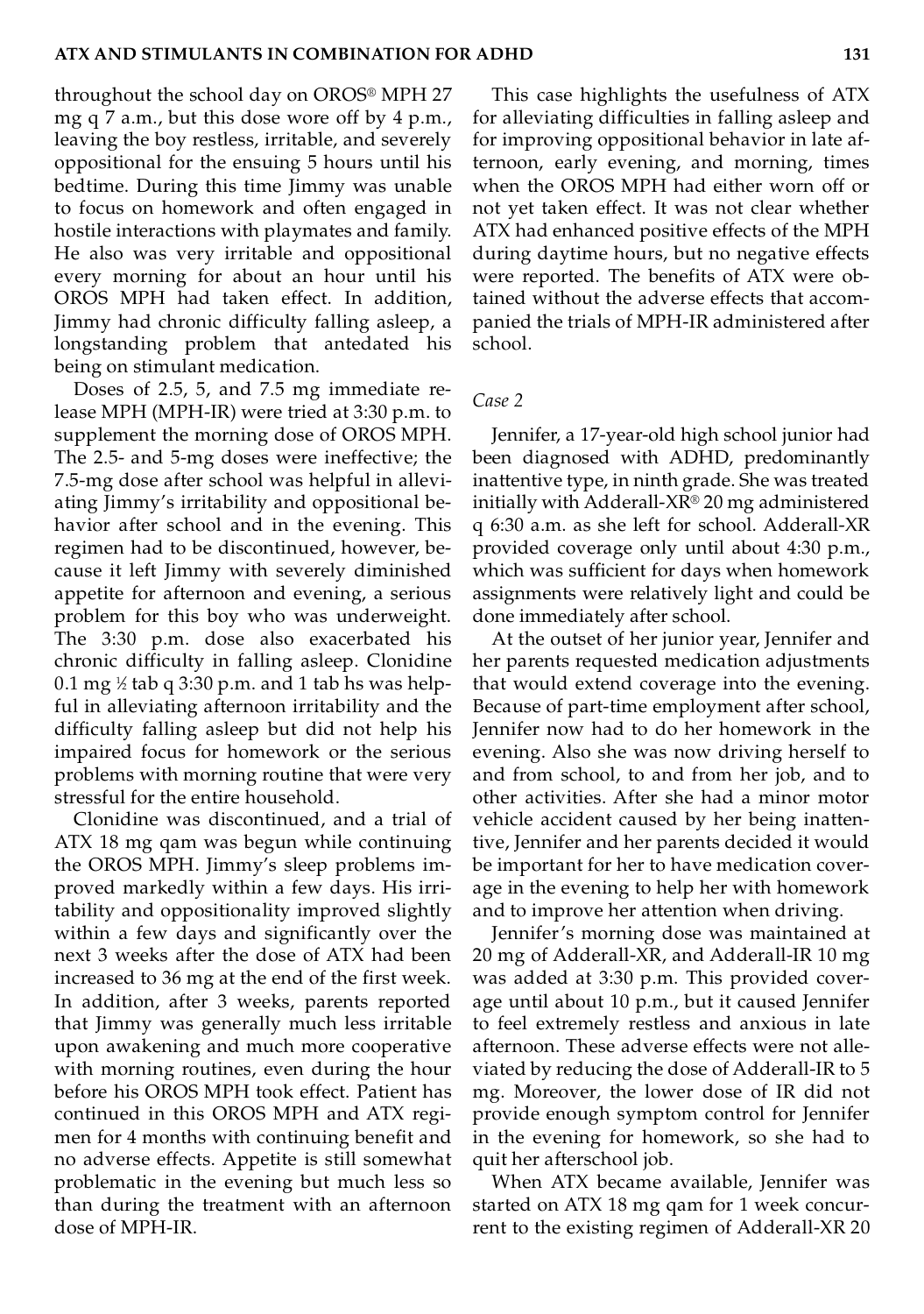mg qam. After a couple of days of feeling somnolent on this combination, she reported no other adverse effects and some slight improvement in her ability to get homework done in the evening. ATX was increased to 40 mg qam. She experienced 2 days of somnolence on this increased dose, but this dissipated on the third day.

Over the next 3 weeks, Jennifer reported feeling calmer, more focused, and more alert throughout the day and into the evening until bedtime. For 5 months Jennifer and her parents have continued to report good control of her ADHD symptoms throughout the day and evening, with no adverse effects reported.

Jennifer was able to tolerate and benefit from the Adderall-XR given in the morning, but she did not respond well when a second dose of Adderall was given in the afternoon. The combination of Adderall-XR with Adderall-IR seemed to produce an accumulated level by late afternoon that caused her marked restlessness and anxiety. The combination of Adderall-XR with ATX allowed better alleviation of ADHD symptoms throughout the day and into afternoon and evening. On this regimen, Jennifer did not feel anxious or restless and was able to do well during school, complete her homework in the evening, and resume her afterschool job. She also reported that she felt more focused when driving in the evening, at times when the stimulant would be expected to have lost effectiveness. Expanded duration of medication coverage, especially for evenings and weekends, for drivers with ADHD may provide important protection from elevated safety risks reported for drivers with this disorder (Barkley et al. 2002).

# **STIMULANTS ADDED TO ATX**

Some patients with ADHD gain a positive response from treatment with ATX alone but continue to suffer with additional impairments that are highly problematic.

# *Case 3*

Frank, a 14-year-old ninth grader, had been diagnosed with ADHD-combined type in sev-

enth grade. He was tried on MPH at that time but did not respond well to doses of 10 or 15 mg tid. When the dose was increased to 20 mg tid, he experienced marked improvement in symptoms of both inattention and hyperactivity/impulsivity, but he refused to continue because this higher dose caused severe blunting of affect and anorexia. Subsequently he was tried on mixed salts of amphetamine and on OROS MPH. With all of these stimulants, the dose required to produce significant alleviation of ADHD symptoms caused the same intolerable side effects.

Frank was then tried on nortriptyline (NT) up to 80 mg hs. On this regimen his hyperactive and impulsive symptoms were markedly alleviated, but his inattention symptoms continued to be problematic, and he disliked the regimen because it caused him to feel that he had lost his "sparkle," a less severe blunting of affect than on stimulants, but still uncomfortable enough to make him reluctant to take the medication. Over 2 years, he had several episodes of interrupting his treatment with NT to avoid side effects, being frustrated by declining grades and behavior problems, and then unhappily resuming treatment on the NT regimen.

Frank requested a trial of ATX immediately after it became available. His NT was discontinued, and he was started on 25 mg qam for 1 week, after which the dose was increased to 50 mg and then, 1 week later, to 80 mg qam. After minor gastrointestinal complaints and some somnolence in the first week, no adverse effects were reported. Frank initially reported no benefit, but after 3 weeks he noticed that he felt more calm throughout the day. His parents and teachers reported improved behavior throughout the day, but they and Frank noted that he continued to show much difficulty in sustaining concentration for academic tasks.

In week 6, Frank's regimen of ATX 80 mg qam was divided into 40 mg bid and then augmented with OROS MPH 18 mg qam. He reported that this slightly improved his ability to remember what he had read and to focus on his schoolwork. At his request, the dose was increased to OROS MPH 27 mg qam with the ATX 40 mg bid. Frank has continued on this regimen for 4 months with no adverse effects.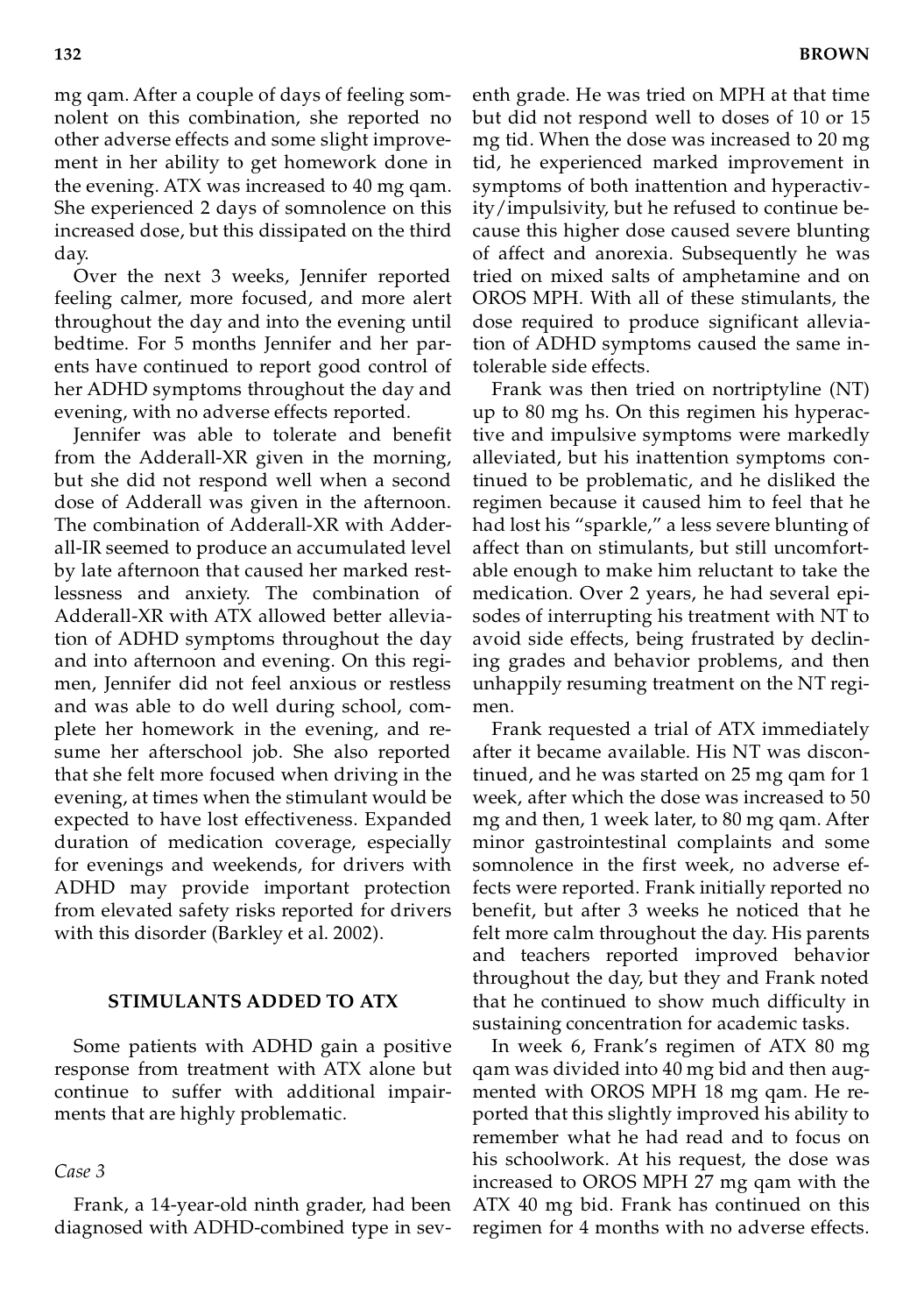He reports that on this regimen he feels "like my regular self," and his grades have improved in all subjects.

Frank's intermittent disruption of his treatment with NT illustrates an important problem that commonly occurs, especially with adolescent patients. Uncomfortable side effects such as blunting of affect can significantly interfere with treatment compliance, even when the regimen significantly improves target symptoms. The combination of ATX and OROS MPH alleviated this problem that had threatened to totally disrupt Frank's treatment. This combined regimen developed in collaboration with Frank also resulted in better control of the wider range symptoms targeted for treatment.

#### *Case 4*

Six-year-old George was diagnosed with ADHD-combined type and oppositional defiant disorder after 3 months in full-day kindergarten. His teacher complained that George refused to follow directions and was unable to sustain attention to tasks. George's parents reported that over several years he had been increasingly oppositional at home, so much that they were unable to get any babysitter to return for a second time. He often fought with neighborhood children and was argumentative and disrespectful to his parents and other adults. Parents also reported that since early childhood George had experienced chronic difficulty in falling asleep. Despite their efforts to calm him, he was unable to settle into sleep until 10 to 11:30 p.m.

George was started on ATX 18 mg qam. Initially he complained of stomachache, but this dissipated within a few days. Dose was increased to 36 mg qam after 1 week. After 2 weeks, parents reported that George had begun to settle down more easily in the evening and was falling asleep without much difficulty by 8:30 p.m. They also noted improvement in his compliance with morning routines and getting off to school. After 3 weeks, the teacher reported that George was more cooperative in following directions and had a better attitude with other children but noted that he still had much difficulty in sustaining attention to stories, play, or reading exercises.

In that the recommended ATX dosing limit for George's weight had been reached, a trial of Adderall-XR 5 mg qam was added to the ATX regimen. This improved George's behavior further and increased his ability to sustain attention in school, but it also caused increased difficulty in falling asleep. The ATX dose was then split so that George received 18 mg ATX with the morning dose of stimulant and 18 mg ATX at dinnertime. This recaptured the improvement in sleep. George has continued on this regimen for 3 months, with marked improvement at home and school and no adverse effects.

ATX was chosen as an initial intervention for George because it offered the possibility of addressing his severe problems in sleep as well as his very problematic oppositional behavior and inattention using a single agent with relatively smooth coverage throughout the day. ATX was quite helpful for George, but the teacher's reports of continuing inattention symptoms that were interfering with learning highlighted the need for further intervention. A higher dose of ATX was not tried because a dose response study of ATX (Michelson et al. 2001) did not show added benefit to doses above 1.2 mg/ $kg$ /day. At this point, the combination of ATX and stimulant every morning was tried. Splitting the dose of ATX provided a way to retain benefits of the stimulant while sustaining improved sleep.

### **RISKS OF COMBINING STIMULANTS WITH ATX**

Stimulants and ATX have been subjected to extensive clinical testing that has demonstrated safety and efficacy in their use as single agents for treatment of ADHD. An enormous quantity of research and clinical experience has been accumulated with stimulants over the past 30 years. Most of this has been with elementary school children, but there is a sizable body of research on stimulants with adolescents and with adults as well. Greenhill et al. (1999) summarized studies including 5,899 individuals that have shown stimulants to be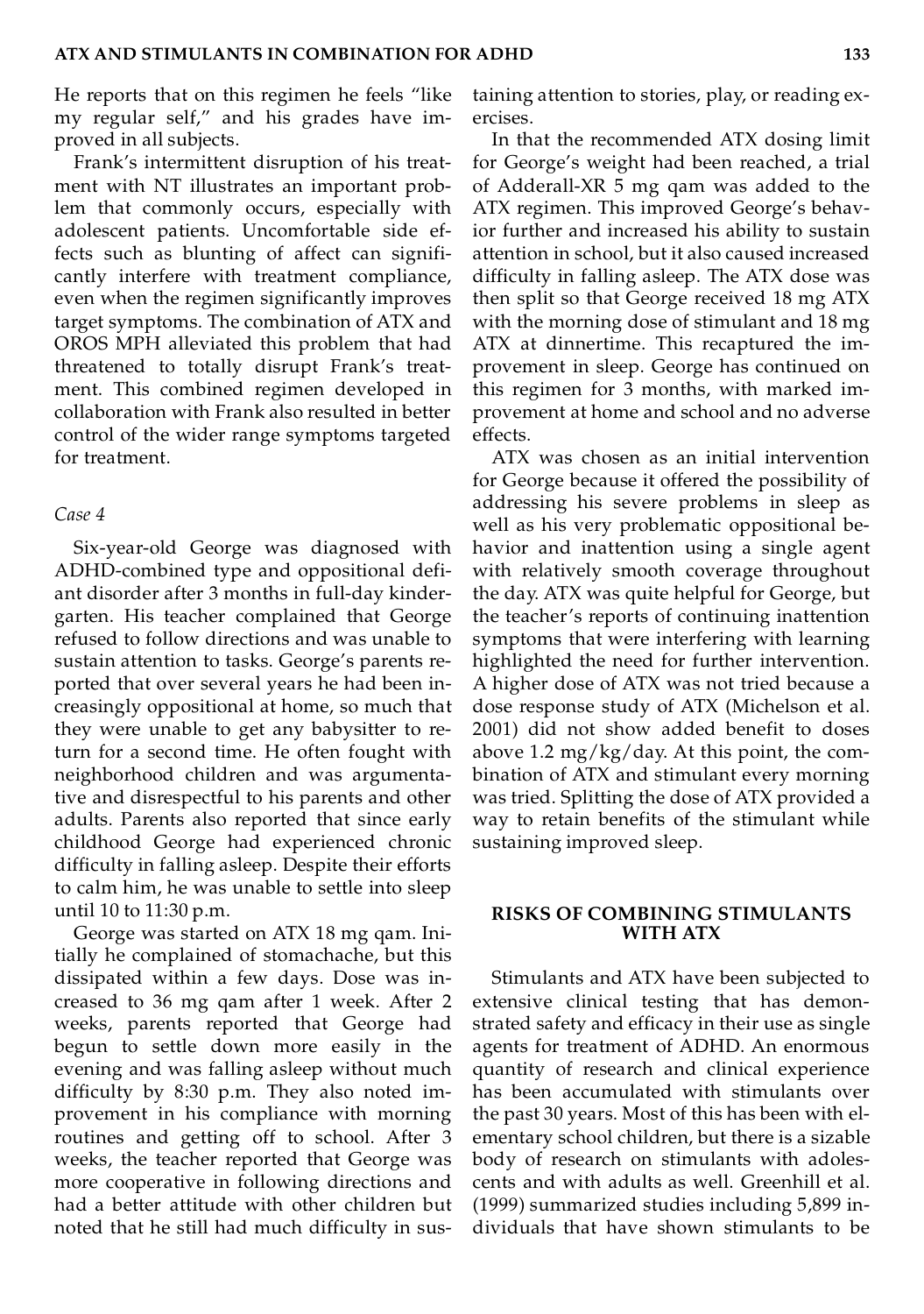safe and effective for treatment of ADHD. ATX has not yet been tested for long in the wider population of patients treated outside the protective restrictions of clinical trials, but it has been demonstrated safe and effective in clinical trials involving over 3,700 individuals, a much larger sample than for other nonstimulant medications tried for ADHD. However, the substantial evidence of safety and effectiveness of ATX and stimulants as single agents does not establish satisfactory evidence of safety and benefits of using these agents together.

The combination of stimulants with ATX described in these cases has thus far been quite helpful in alleviating patients' ADHD symptoms without any recognized adverse effects. At present, however, there are virtually no research data to demonstrate the safety and effectiveness of such combined treatments. The manufacturer of ATX has reported that tests of combined administration of MPH and ATX did not result in increased blood pressure, but not much more has been published about the use of these two medications together.

When more than two medications are used together, the potential for adverse effects is further increased. We had one 18-year-old high school student in whom a combination of three medications produced significant although transient adverse effects. This student's severe ADHD symptoms and moderate dysthymia had responded only partially to 1 year of treatment with OROS MPH 72 mg qam with fluoxetine 20 mg qam. When his continuing difficulties with inattention symptoms jeopardized his graduating from high school, ATX 80 mg was added to the existing regimen. After this regimen had been working well for 6 weeks, a taper down was begun to discontinue the fluoxetine. Before the taper down was completed, the boy reported an acute episode of headache and dizziness in school. The school nurse found his blood pressure to be 149/100 mm Hg; previous baseline was consistently 110/70 mm Hg. All medications were discontinued until his pressure was restabilized for 2 weeks, at which time ATX was restarted followed by the OROS MPH a week later. The hypertensive episode apparently resulted from effects of the fluoxetine on metab-

olism of the ATX. This is evidence to support the warning from manufacturers of ATX that caution must be used when strong CYP2D6 inhibitors such as fluoxetine are used concurrent to ATX. The combination of ATX and OROS MPH was helpful and well tolerated by this patient after the fluoxetine had been fully washed out, a step that should have been taken prior to adding the ATX.

Lack of systematic research on use of ADHD medications in combination is an example of a broader problem in psychopharmacology, particularly in child and adolescent psychopharmacological treatment. The practice of using medications in combination is increasingly widespread. Safer et al. (2003) recently reviewed clinical research and practice literature from 1996–2002 to assess frequency of concomitant psychotropics for youths. They reported that during 1997–1998 almost 25% of the representative physician office visits for youths in which a stimulant prescription was written were also associated with use of concomitant psychotropic medication. This was a fivefold increase over the rate in 1993–1994. Elevated rates for use of alternative combinations of medications to treat other psychiatric disorders in children were also found, usually to treat aggressive behavior, insomnia, tics, depression, or bipolar disorder. Apparently, combined pharmacotherapy with children is increasing despite the lack of adequate research on the safety of such combinations.

Some might question why clinicians utilize a combined pharmacotherapy treatment before it has been fully evaluated in controlled trials. Usually the rationale is that apparent risks for a particular patient appear significantly less harmful than the likely risks of not providing such treatment and that there is potential of substantial benefit for a patient suffering significant impairment. The major problem with this approach is the dearth of adequate research to guide estimates of possible risks and benefits in the use of combined medication treatment. Similar uncertainties exist in many fields of medicine.

The cases described in this report reflect various problems that were not life threatening but were significantly impairing the learning, school achievement, family life, and/or social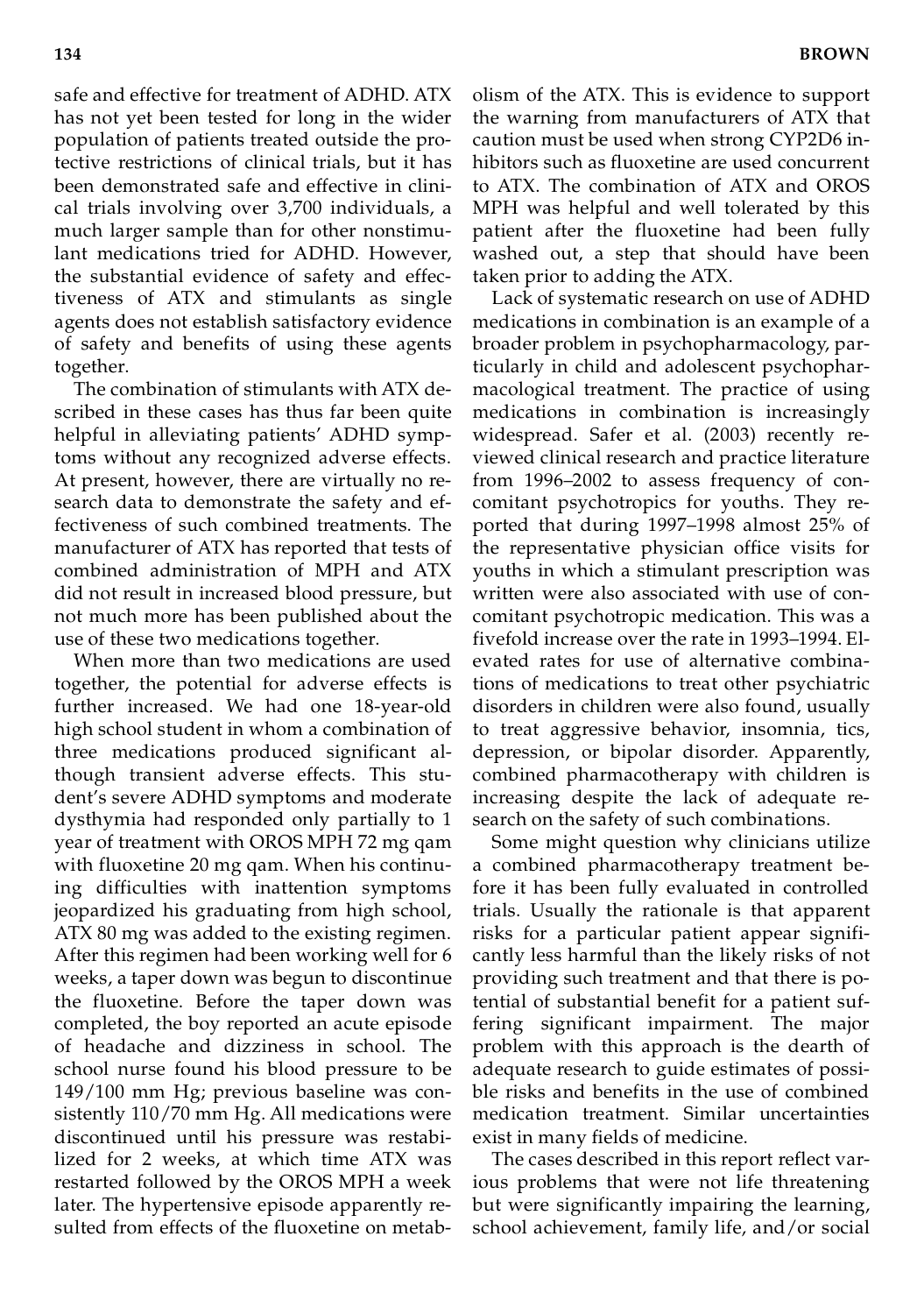relationships of these patients in ways that had substantial negative impact on functioning and quality of life for the children and their families. Each derived some benefit from treatment with a single agent, but significant ADHD symptoms or related impairments persisted on the monotherapy regimen. In these cases, neither parents nor clinicians were engaged in a quixotic search for perfection; these children and families were suffering significantly from impairing symptoms inadequately alleviated by single-agent treatment.

In such cases, clinicians need to weigh carefully potential advantages and risks of accepting limited benefits obtained from monotherapy versus the potential risks and benefits of utilizing combined agents. As Greenhill (2002) observed, "The individual practitioner must make key decisions when treating an individual patient, often without an authoritative answer or direction from the research literature." Greenhill added that even when relevant research literature is available, it yields "averaged group data to evaluate medication effects, possibly missing important subgroup differences in treatment response" (chapter 9, pp. 19–20). The clinician's task is to tailor treatment interventions utilizing understanding of the relevant science together with sensitive understanding of the particular patient.

In the four cases presented here, the combination of ATX with stimulants has apparently been safe and effective. We have obtained similar results thus far in 21 other cases with no significant adverse effects. Such anecdotal reports, however, especially over short time frames, are not sufficient to establish safety. In the absence of adequate research, decisions to utilize this combination of ATX and stimulants should be made on a case-by-case basis, with full disclosure of the limited research base given to the patient or parents and with ongoing monitoring for effectiveness and possible adverse effects.

### **REFERENCES**

Arnsten AFT: Dopaminergic and noradrenergic influences on cognitive functions. In: Stimulant Drugs and ADHD: Basic and Clinical Neuroscience. Edited by Solanto MV, Arnsten AFT, Castellanos FX. New York, Oxford University Press, 2001, pp 185–208.

- Barkley RA, Murphy KR, DuPaul GI, Bush T: Driving in young adults with attention deficit hyperactivity disorder: Knowledge, performance, adverse outcomes, and the role of executive functioning. J Int Neuropsychol Soc 8:655–672, 2002.
- Biederman J, Spencer T: Attention-deficit/hyperactivity disorder (ADHD) as a noradrenergic disorder. Biol Psychiatry 46:1234–1242, 1999.
- Brown TE: Emerging understandings of attention deficit disorders and comorbidities. In: Attention Deficit Disorders and Comorbidities in Children, Adolescents and Adults. Edited by Brown TE. Washington (DC), American Psychiatric Press, 2000, pp 3–55.
- Bymaster FP, Katner JS, Nelson DL, Hemrick-Luecke SK, Threlkeld PG, Heiligenstein JH, Morin SM, Gehlert DR, Perry KW: Atomoxetine increases extracellular levels of norepinephrine and dopamine in prefrontal cortex of rat: A potential mechanism for efficacy in attention deficit/hyperactivity disorder. Neuropsychopharmacology 27:699–711, 2002.
- Gammon GD, Brown TE: Fluoxetine and methylphenidate in combination for treatment of attention deficit disorder and comorbid depressive disorder. J Child Adolesc Psychopharmacol 3: 1–10, 1993.
- Gehlert DR, Gackenheimer SL, Robinson DW: Localization of rat brain binding sites for [3H]tomoxetine, an enantiomerically pure ligand for norepinephrine reuptake sites. Neurosci Lett 157:203–206, 1993.
- Grace AA: Psychostimulant actions on dopamine and limbic system function: Relevance to the pathophysiology and treatment of ADHD. In: Stimulant Drugs and ADHD: Basic and Clinical Neuroscience. Edited by Solanto MV, Arnsten AFT, Castellanos FX. New York, Oxford University Press, 2001, pp 134–157.
- Greenhill L: Stimulant medication treatment of children with attention deficit hyperactivity disorder. In: Attention Deficit Hyperactivity Disorder: State of the Science, Best Practices. Edited by Jensen PS, Cooper JR. Kingston (New Jersey), Civic Research Institute, 2002, pp 1–27.
- Greenhill L, Halperin JM, Abikoff H: Stimulant medications. J Am Acad Child Adolesc Psychiatry 38:503–512, 1999.
- Lanau F, Zenner M, Civelli O, Hartmann D: Epinephrine and norepinephrine act as potent agonists at the recombinant human dopamine D4 receptor. J Neurochem 68:804–812, 1997.
- Michelson D, Adler L, Spencer T, Reimherr FW, West SA, Allen AJ, Kelsey D, Wernicke J, Dietrich A, Milton D: Atomoxetine in adults with ADHD: Two randomized, placebo-controlled studies. Biol Psychiatry 53:112–120, 2003.